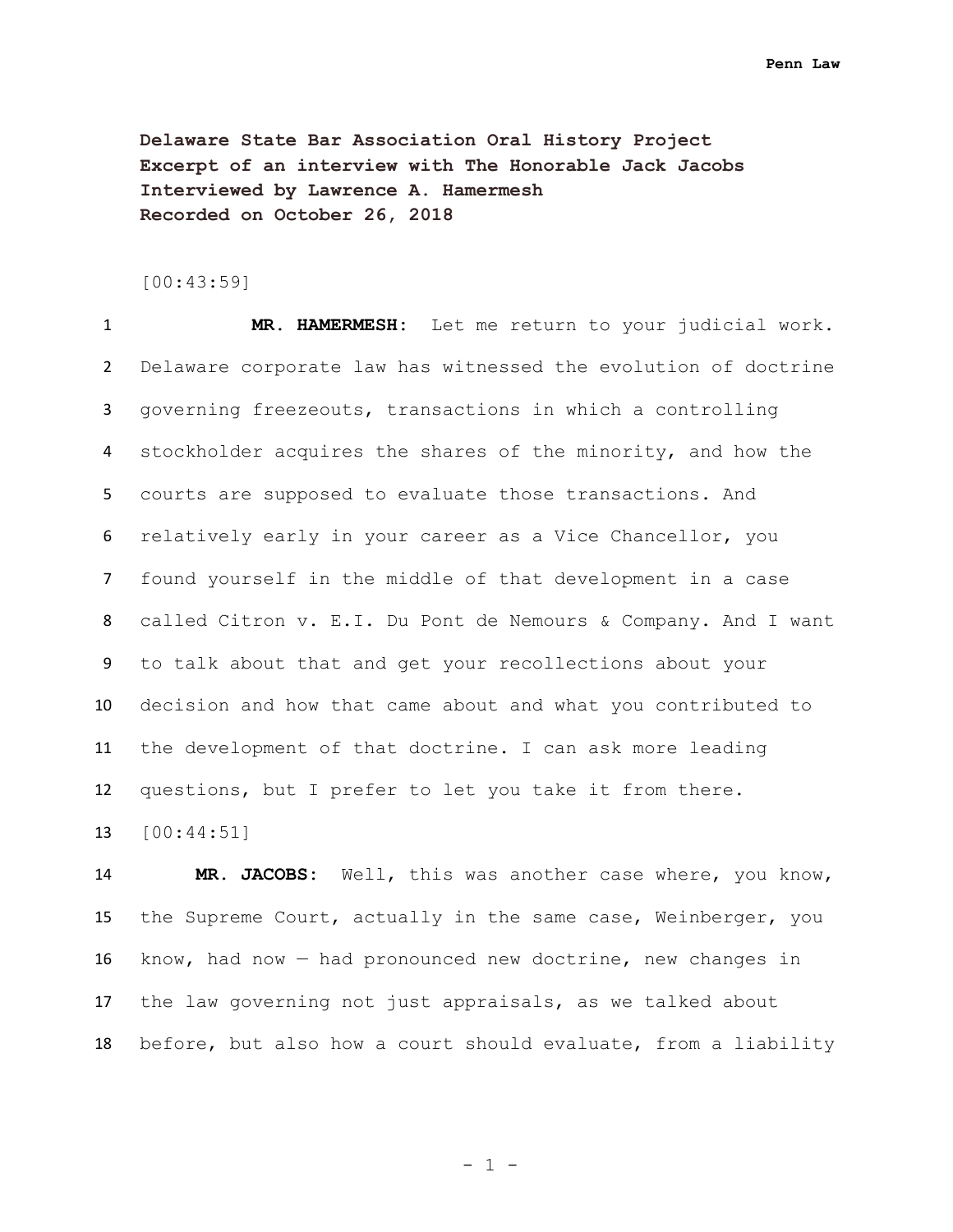standpoint, as well as a damages standpoint, freezeout mergers, mergers with a controlling shareholder.

 You know, I mean, there was case law all the way back to the fifties that dealt with that we called the "the entire fairness doctrine," but it was a doctrine that never had any real definition. That is, there weren't too – there were not any guidelines, you know, that established, that, you know, that gave more precise instructions as to what the court should do. And so, one of the concerns, we now know, of the Supreme Court, and I am sure it was fueled by the law review articles, was that entire fairness is like the Chancellor's foot; it all depends on, you know, who the, you know, the judge is and what time he got up in the morning and, you know, what he had for breakfast and all that.

[00:46:21]

 So, one of the contributions that was made by Weinberger was to try to put more content into the application of the entire fairness standard of review, which is what it is. So, that was the background.

 The case that you're talking about actually involved one the cleanest deals that had ever come before the Delaware Courts; it was Du Pont deciding, for purely business reasons, that it wanted to acquire the remaining thirty percent of Remington Arms, a gun company that it had owned since time

 $- 2 -$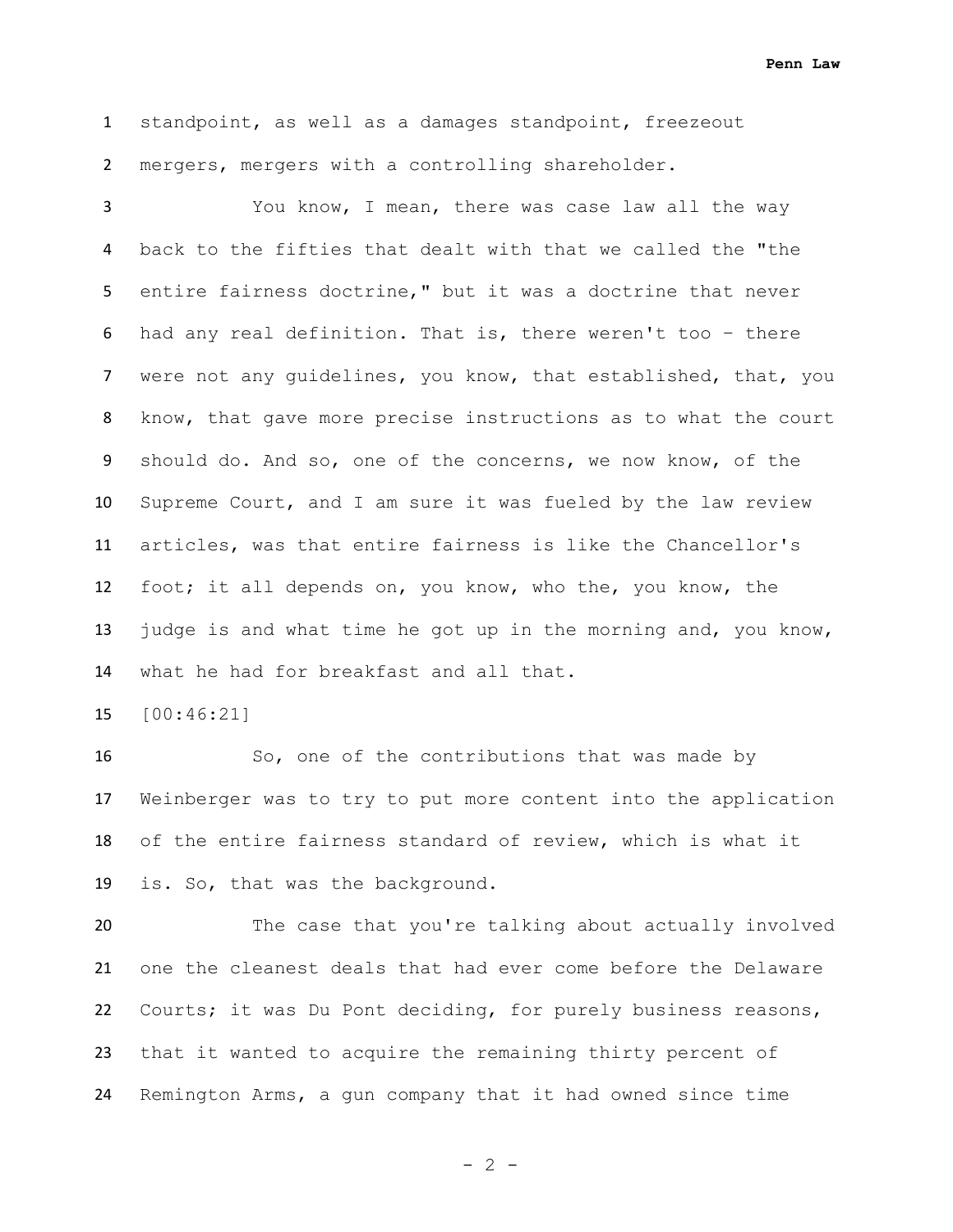immemorial, maybe since the Civil War for all I... . And at that time, because it was a gunpowder company, it made sense to have a gun company. But, you know, over the – during most of the twenty – at least during the last fifty years of the twentieth century, it didn't – it did not play a major role— [00:47:24]

 **MR. HAMERMESH:** Better living through armaments just doesn't roll off the tongue as a corporate slogan.

 **MR. JACOBS:** No, because it was a specialty chemicals company, not a gunpowder company. So, they decided that you know, that owning seventy percent, they had the votes to do a cash – cash-out merger. They decided not to do a cash-out merger, that they were going to do a stock for stock merger so that all the shareholders of – the thirty percent public shareholders of the gun company would become shareholders of Du Pont.

17 So, what's remarkable about the case anyway, is that you know, Weinberger was not decided until after this transaction took place. And yet, you would believe that the lawyers for the company, which happened to be Covington & Burling, were clairvoyant because everything they advised the company, Du Pont, to do, is precisely what the Supreme Court said should be done to, basically, to pass the entire fairness standard, even as elaborated in that case.

- 3 -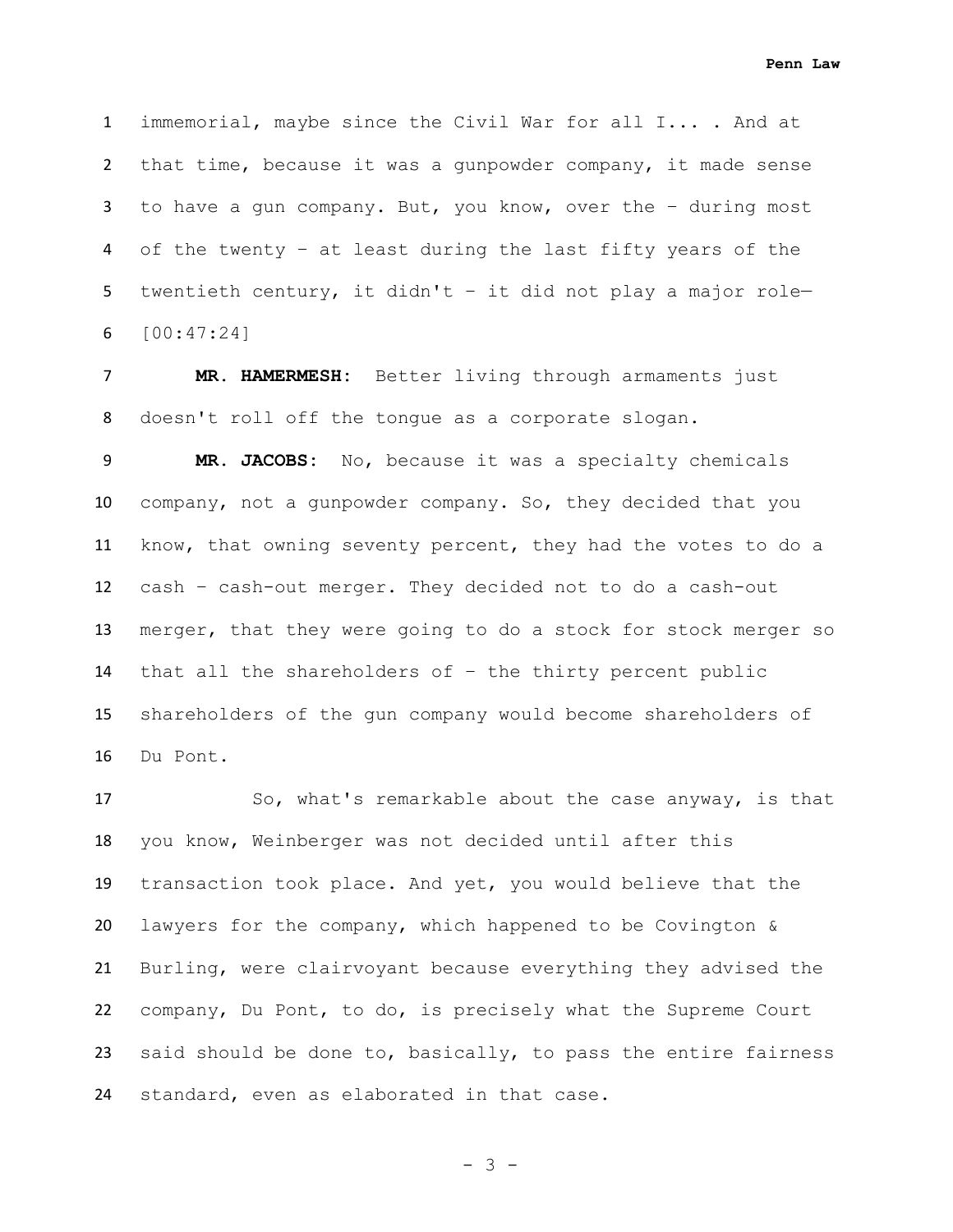[00:48:39]

 **MR. HAMERMESH:** That's the footnote in UOP that talks about achieving benefits of more deferential review through use of a special committee—

**MR. JACOBS:** Yeah.

**MR. HAMERMESH:** -- of directors.

 **MR. JACOBS:** So, number one, Covington advised Du Pont to set up a special committee of non-Du Pont directors, so all the Du Pont directors recused themselves from any involvement at all in negotiating or approving the transaction – well, in negotiating the transaction. They, I believe, also recommended that the shareholder – that there be a majority of the minority shareholder vote of, so that Du Pont, you know, unless a majority of the, you know, well, unless a majority of the seventy percent agreed.

[00:49:36]

**MR. HAMERMESH:** The thirty percent—

**MR. JACOBS:** The thirty percent-

**MR. HAMERMESH:** Right.

 **MR. JACOBS:** Yeah, they would have a veto power, and Du Pont would not do the transaction. That was accepted.

 The Supreme Court recommended that – or held that it would be, you know, they would look favorably if the special committee had its own independent counsel and own investment

- 4 -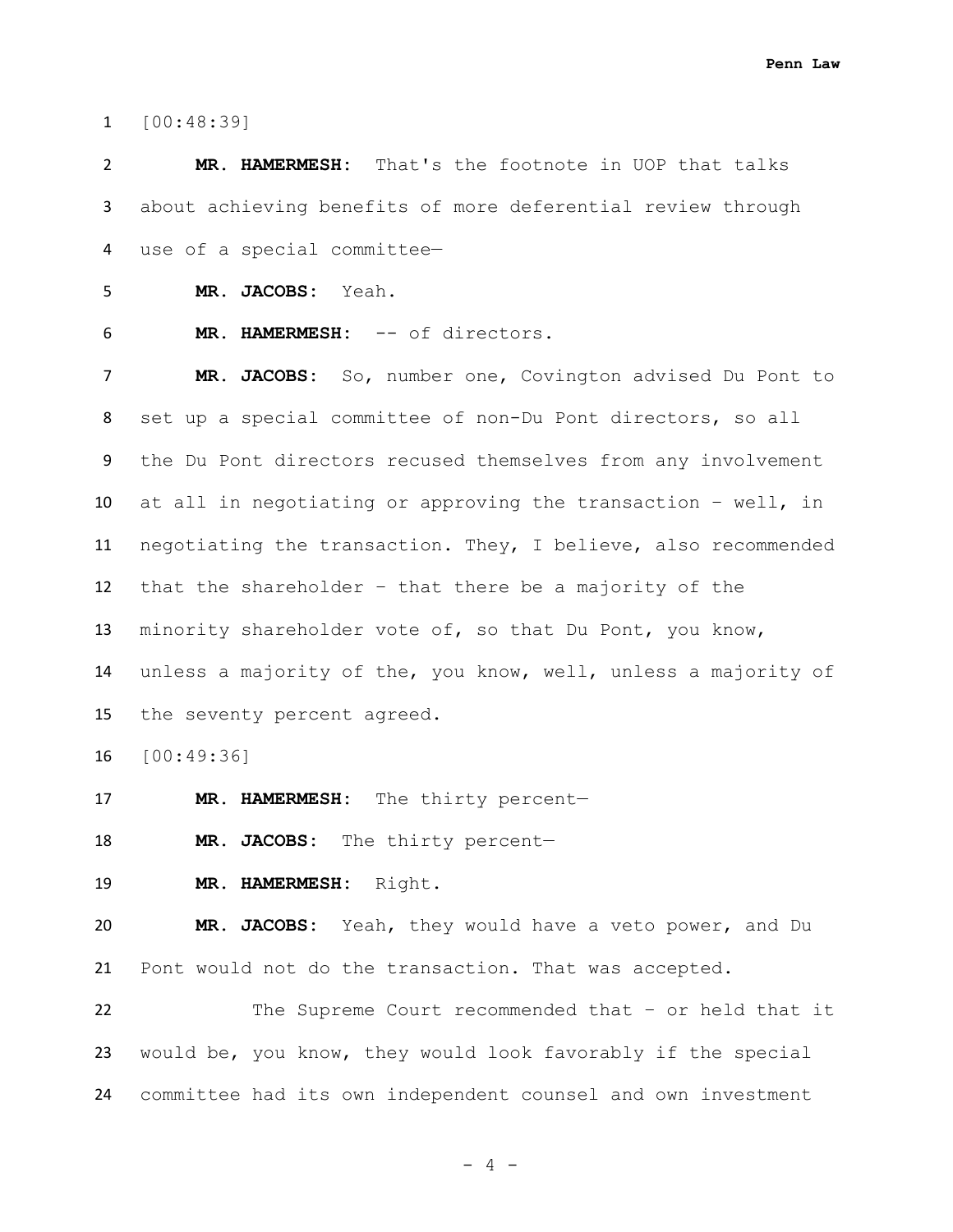bank. That's what happened in that case. So, it was all done, you know, at arm's length. They had, I think, Morgan Stanley advised the committee, and they came up with the stock for stock exchange ratio. You know, there was no concern about – the only concern was just to get it done and to get it done right, you know, not to save – not to start pinching pennies or anything.

 Anyway, so that was done, and then, a lawsuit is filed, a derivative action against the directors of Du Pont claiming that the price – the buyout price was unfair. And then, the case sat there for several years. I mean, it may have gone on at a glacial pace, but it wasn't until I got on the court that the defense side decided that they either wanted – that they were going to, you know, either get this case dismissed for lack of interest or force it to trial. And so, it got forced to trial, and we had a full trial, you know, where I heard testimony from every one of those independent directors, from the Chairman of Du Pont, from all the investment bankers, and it was clear, as I have told you, that, you know, but for trying to apply whatever the law was to the facts, the facts were not problematic. I don't think there were even any disputes about what the facts were.

 But the problem was that, you know, what was the standard of review to be?

 $- 5 -$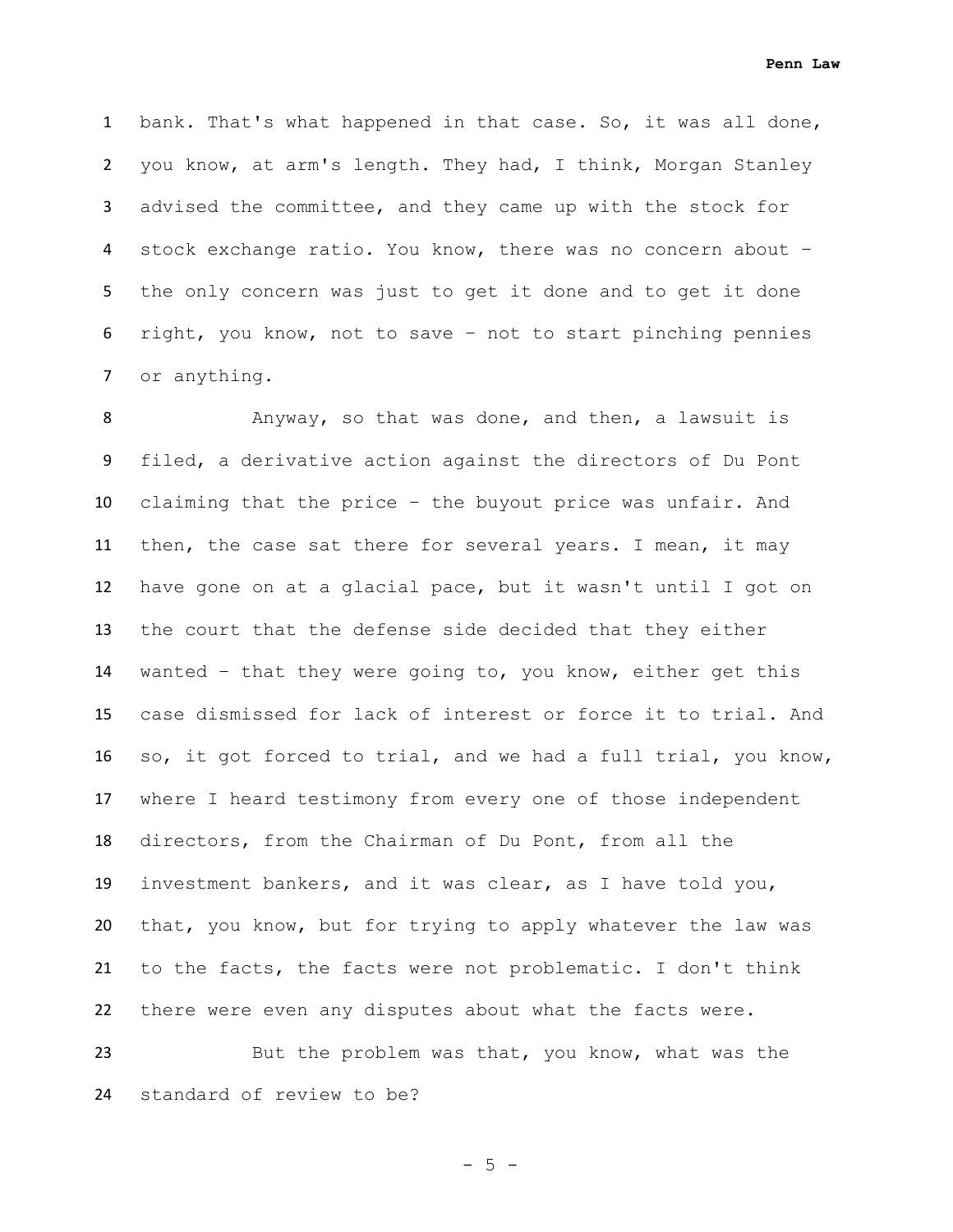[00:51:51]

 **MR. HAMERMESH:** Right. Which Weinberger v. UOP really didn't quite answer.

 **MR. JACOBS:** Not in – not quite. And it's turned out to be a subject that involved litigation over the next ten years. Or at least, I shouldn't say that -- four years, five years. The plaintiffs' case rose or fell on the proposition that this – that entire fairness would be the standard of review, not business judgment. But, you know, the footnote in Weinberger and, really, you know, the what I considered to be the animating force behind Weinberger, which is that if you can replicate a real market transaction involving a third party's negotiating at arm's length, then it should fall under business judgment review because that's what happens when you have two completely disconnected companies that are negotiating a merger consolidation.

[00:52:50]

 But Weinberger didn't really say that.It was – it suggested it, but it didn't say it. And that was an unanswered question. So, one of the major issues that I had to decide was, you know, is this a business judgment case? In which case, you know, it would be an easy opinion to write. Or would it be an entire fairness case, in which circumstance, there would be a much more textured kind of analysis and having to

- 6 -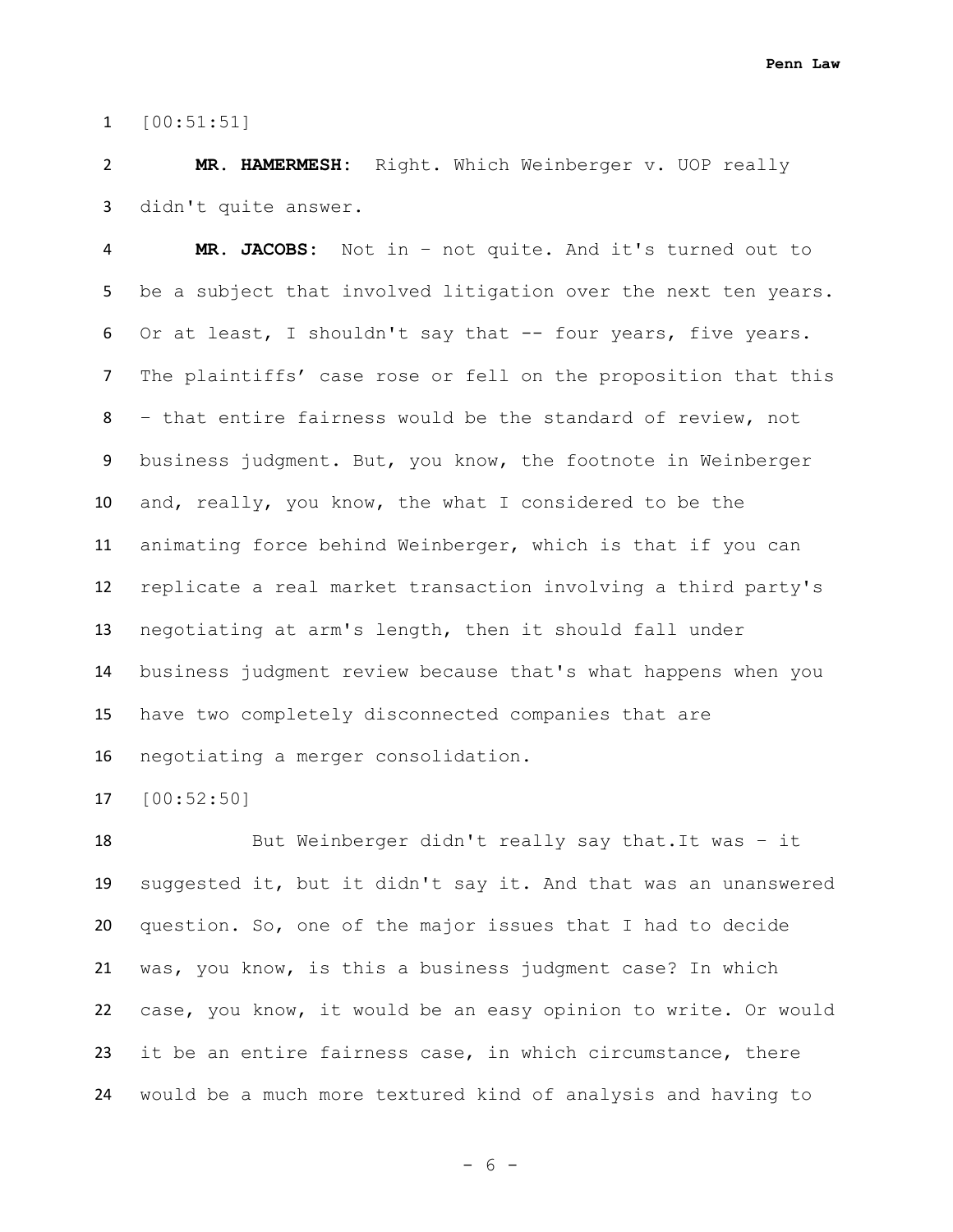grapple, you know, with Weinberger because there had never been a fully developed post-trial case where the Weinberger apparatus had to be applied.

 My inclination was to apply business judgment, to hold that it was business judgment. There was a decision by my then colleague, Bill Allen, Chancellor Allen, in the TWA case, in which he had done exactly that. But, unfortunately, one of my hotshot law clerks discovered a 1985 Delaware Supreme Court case called Rosenblatt v. Getty Oil, which involved, you know, although different, you know, a different kind of transaction, the same paradigm facts, the same master facts. And, in that case, the Supreme Court said, no, the – well, it didn't really – it just said, and I don't even know to what extent it was litigated, that the standard of review, even though this was the cleanest deal that they had had, would still be entire fairness, but the burden of proving unfairness would shift to the plaintiff. In classic entire fairness, the directors, the controller always had the burden of proof. So, this – that was a change.

[00:54:43]

 So, I, you know, there was nothing in the TWA opinion that addressed that precedent. It wasn't cited. And nothing in the Rosenblatt opinion that explained why business judgment wouldn't be the standard. So, what did I do? I went

- 7 -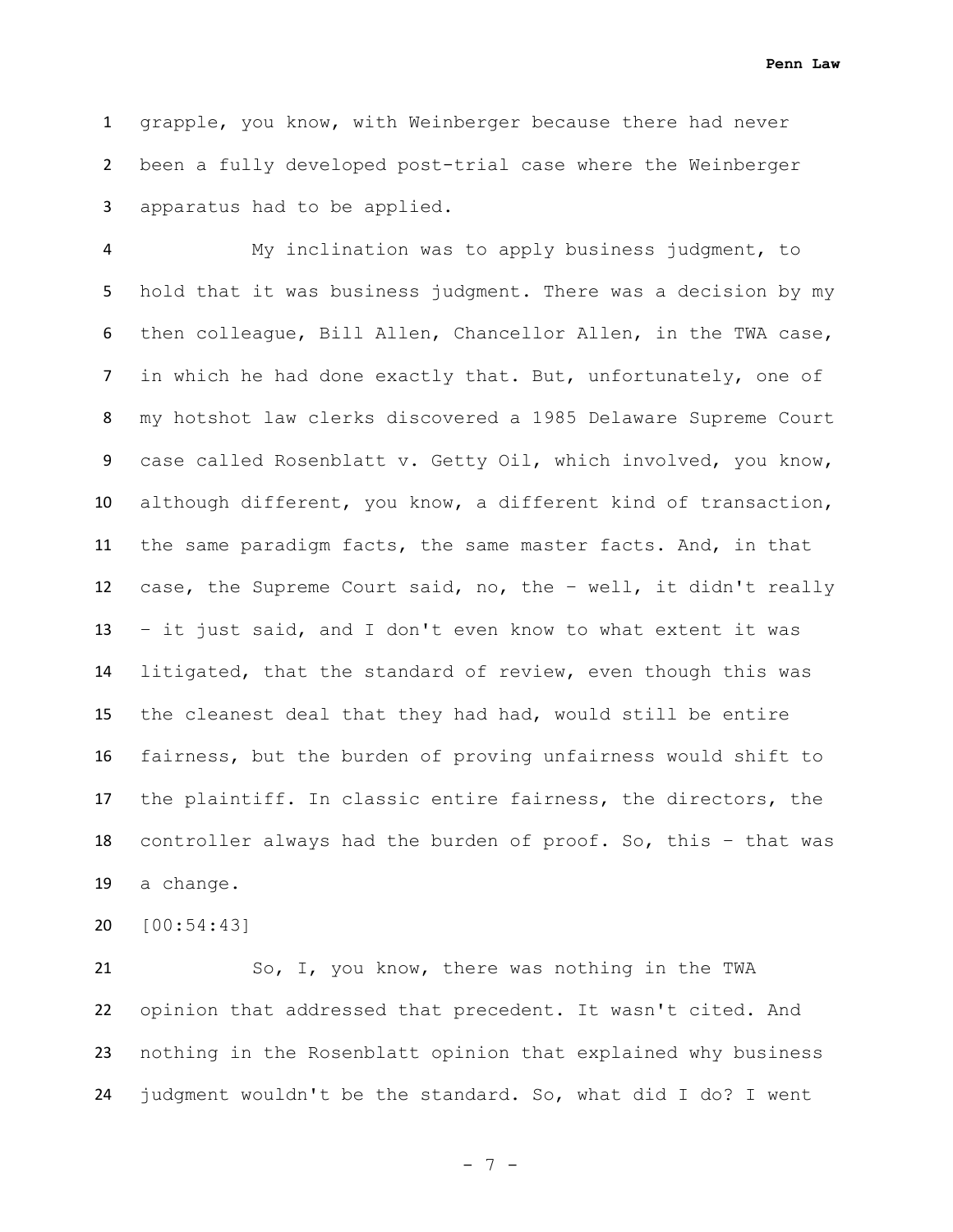into my colleague's office and said, you know, Bill, I got a problem, and told him about Rosenblatt, and he said, and I said, look, I find that I am in the position where I may have to go in a direction completely opposite from where you went, and it would be very public. And he said, well, if you have to, you have to, because nobody cited Rosenblatt to me, and when I decided TWA. I said, okay. I'm relieved to hear that. And now, here's my other problem. Rosenblatt doesn't really give any rationale for why, you know, it would be – why there would continue to be entire fairness review rather than just shifting standards to business judgment. And they didn't. And so, you know, because I was now going to have to apply this, and I didn't want to do it just by saying well, the Supreme Court said—

[00:56:02]

**MR. HAMERMESH:** They said so.

 **MR. JACOBS:** Said so, and so that's – that's it. To try to come up with some rationale that would make sense. And so, literally, Bill Allen and I, in his office, forged a rationale, which was that even if you have, you know, all of the safeguards in place, that is the procedural safeguards, that the shareholders would, you know, there is a risk that the shareholders would approve the deal out of concern that if they didn't, then the controller, frustrated over having its

- 8 -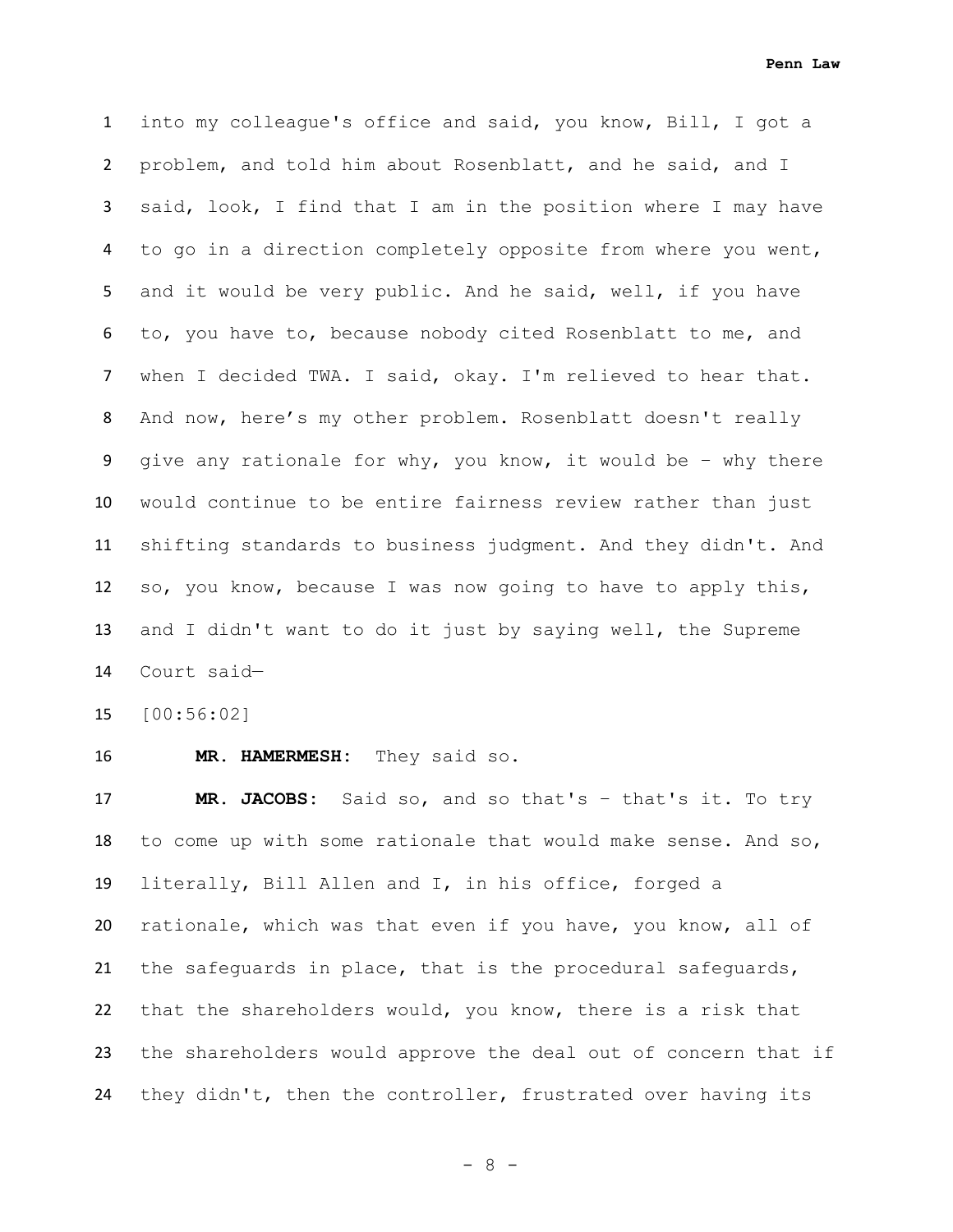deal voted down, would take some kind of retaliatory step later on, such as cutting dividends, trying to delist, or whatever. And that became the rationale. That was not a rationale that was warmly accepted on Wall Street, or by the corporate community, I recall, after writing the opinion in Citron, where, you know, I upheld the deal. But based on the modified entire fairness paradigm that, you know, one major Wall Street firm said this is the stupidest thing that they had ever heard of and that the rule should be that what happened at TWA – and they had a point. I thought they were right, but I, you know, I was bound by Supreme Court precedent.

[00:57:40]

 And so, the issue – there were two issues that ended up getting litigated for a number of years. One was, all right, when, under what circumstances, you know, does the – you get modified or entire fairness light, you know, where the burden shifts to the plaintiff? And can there ever be a circumstance, under Weinberger, where you don't apply that mode of analysis but, actually, go back to entire fairness?

21 The bottom line was that, in 1994, the Delaware Supreme Court clarified, you know, that they – I mean, we still had TWA and Citron as polar opposite cases, and they

- 9 -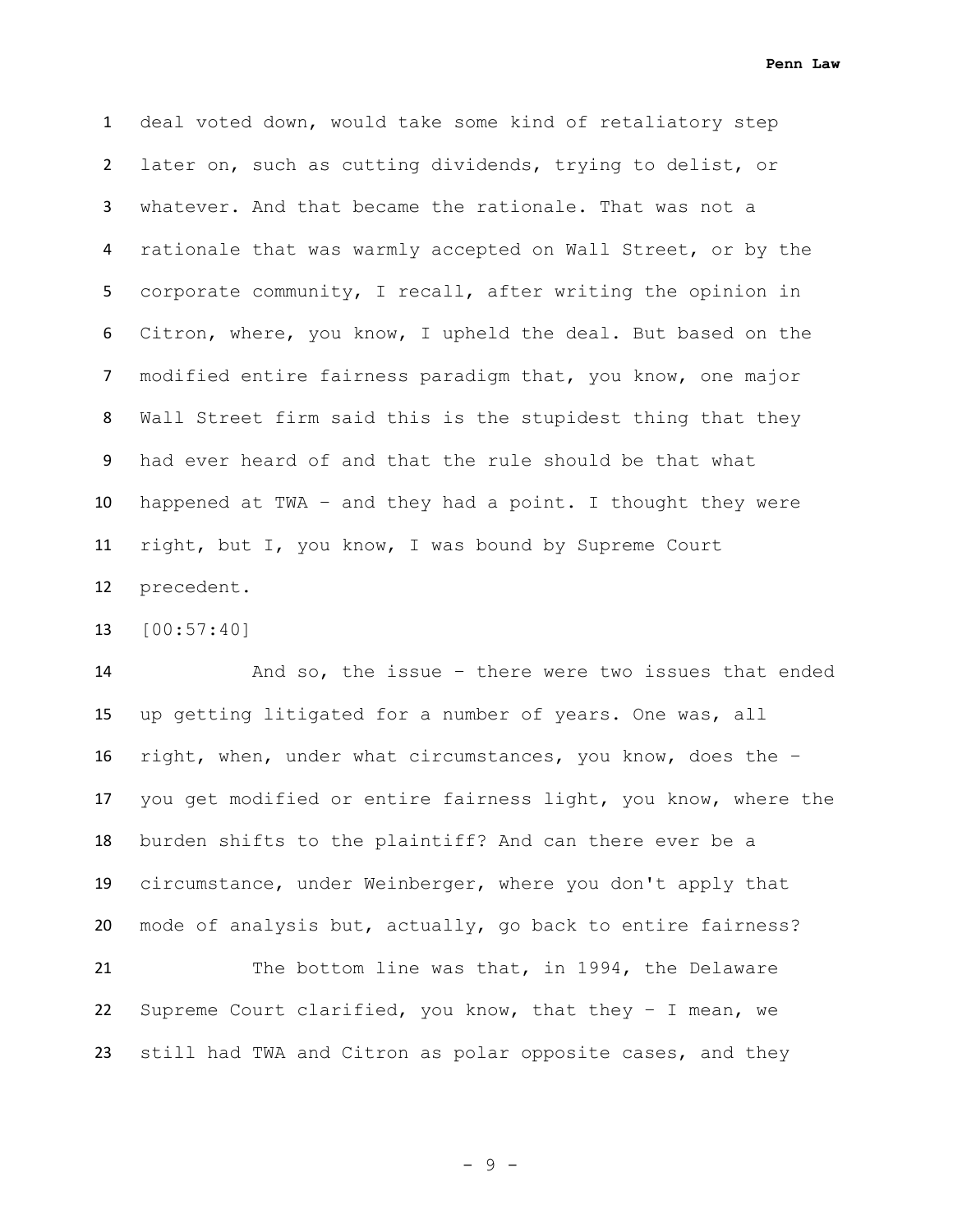resolved that opposition in favor of Citron, to my dismay. I was hoping they wouldn't. But then in—

[00:58:40]

 **MR. HAMERMESH:** Quoting you at great length. **MR. JACOBS:** Yeah, unfortunately, yeah. And well, what Bill and I had come up with at great length—

**MR. HAMERMESH:** Right.

 **MR. JACOBS:** And, then, several years later, I forget what year it was, in the MFW case, basically went back to the roots of Weinberger and said, yes, there are circumstances where you can have business judgment review, even if a case that has – a merger that has been controlled or, you know, where there has been a controlling stockholder. So, it took five or six years to resolve, you know, what I called the lower-order issue, but probably twenty to resolve the higher order; it was 1983 to what? Two thousand and?

[00:59:26]

 **MR. HAMERMESH:** Well, the Delaware Supreme Court M&F Worldwide opinion was 2014, which was, ironically, or sweetly—

**MR. JACOBS:** Yes.

**MR. HAMERMESH:** -- your last year on the bench.

**MR. JACOBS:** That's right. That's right.

 **MR. HAMERMESH:** So, you sort of presided over the entire evolution of this body of doctrine from—

- 10 -